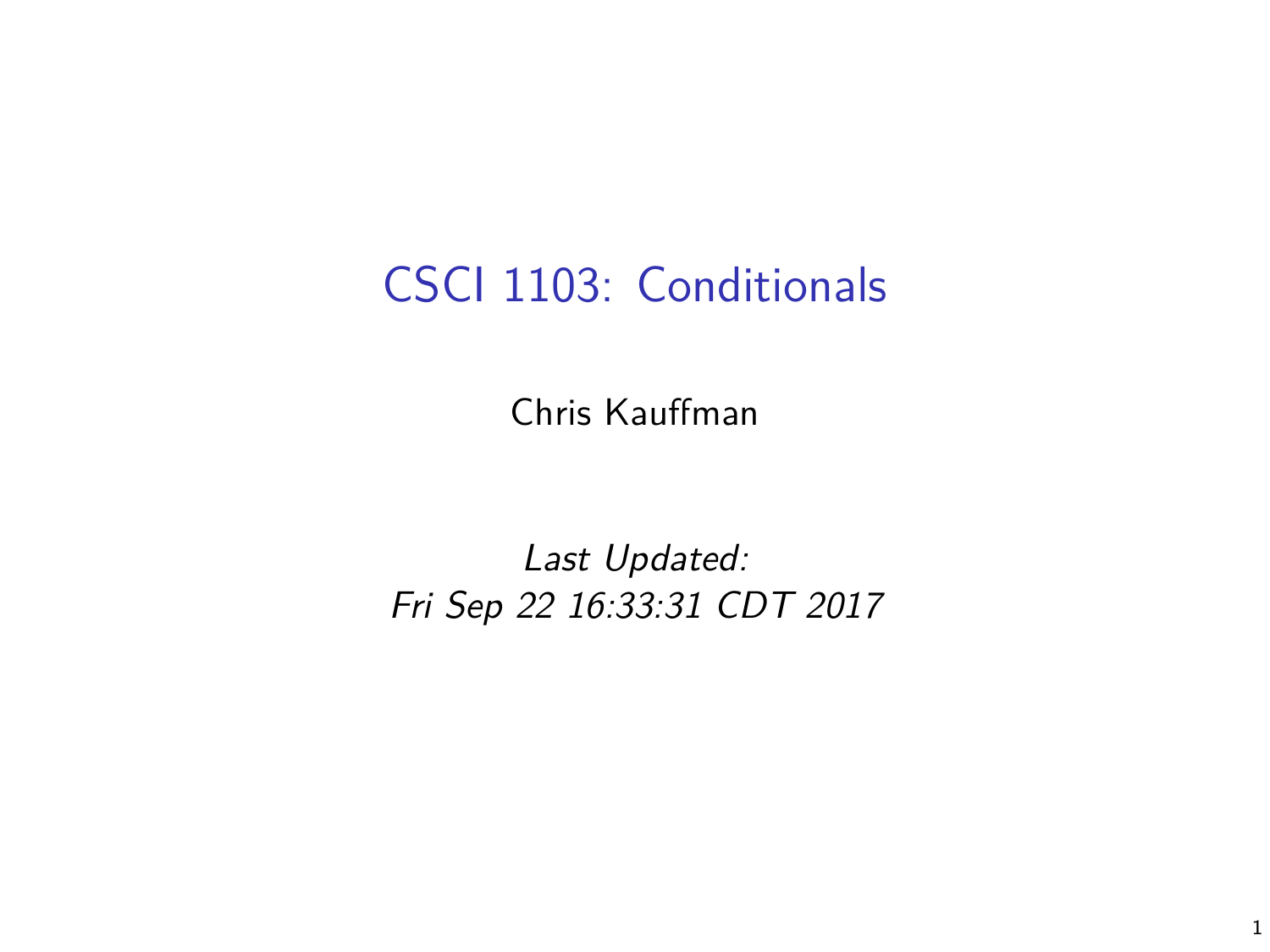# **Logistics**

#### Reading

Eck Ch 3 on conditionals (if/else)

### Goals

- $\blacktriangleright$  if/else
- $\blacktriangleright$  Conditional Execution

#### Project 1

- $\blacktriangleright$  Due end of weekend
- $\blacktriangleright$  2 short programs
- $\blacktriangleright$  Questions?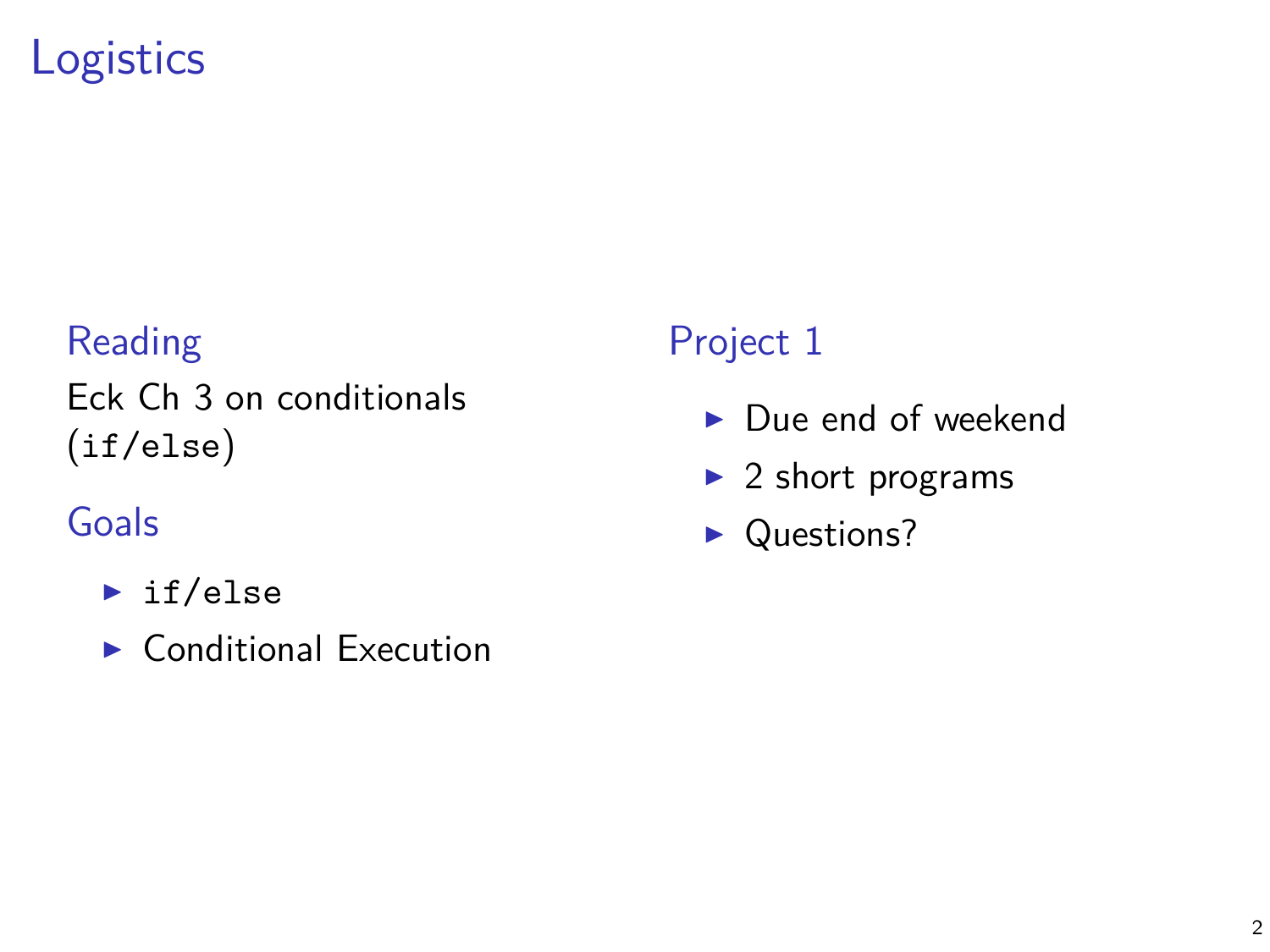## **Conditionals**

- $\triangleright$  Can get some dynamic behavior in programs with input
- $\triangleright$  So far CANNOT react to that input
- $\triangleright$  Following program means to illustrate that
- > javac StudentDiscount.java

```
> java StudentDiscount
Current bill is $50.00
Are you a student? (true/false)
true
Applying a 10% discount
Current bill is $45.00
```

```
> java StudentDiscount
Current bill is $50.00
Are you a student? (true/false)
false
Sucks being an adult, doesn't it?
Current bill is $50.00
```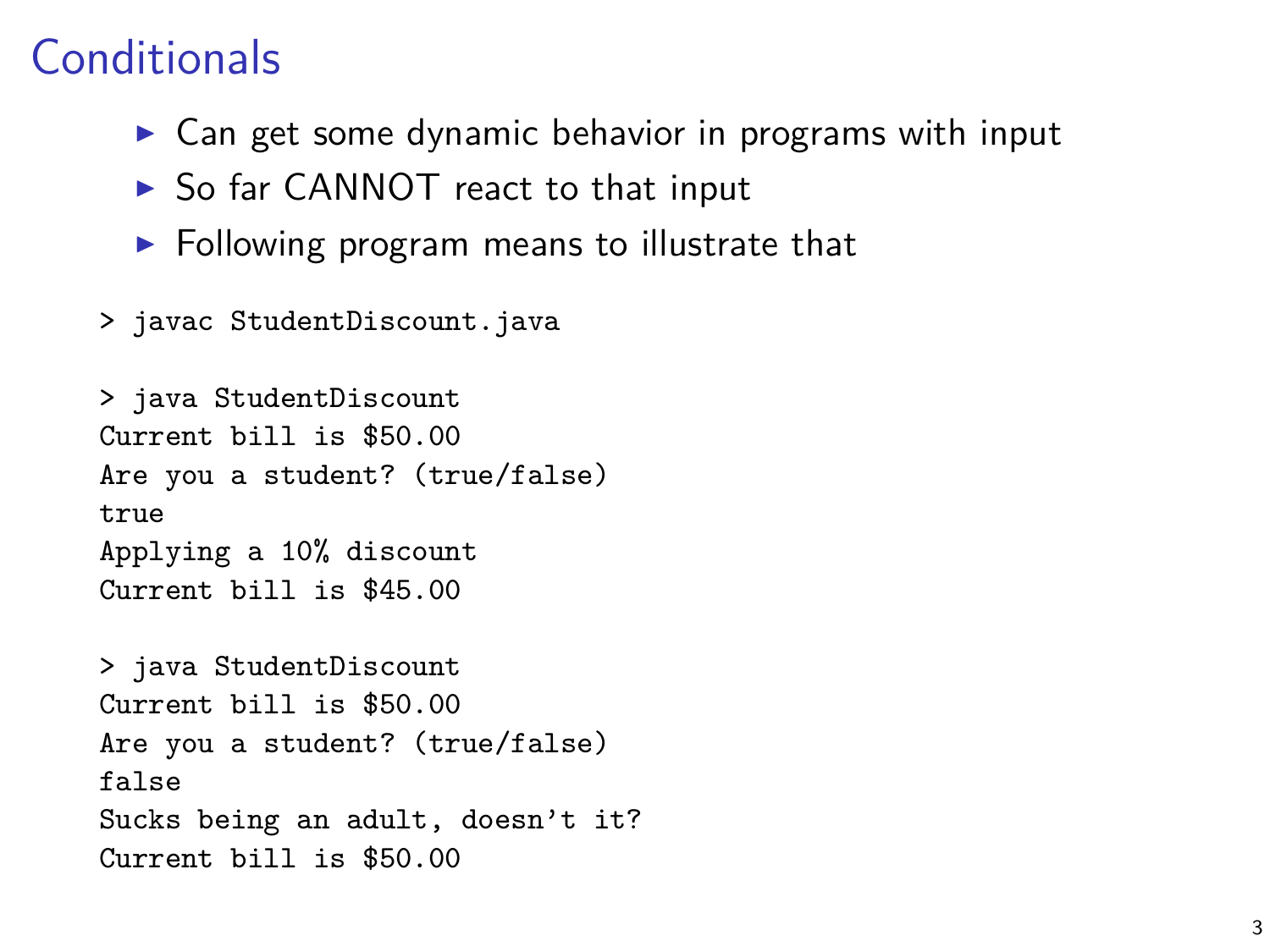## Student Discount Program: using if/else

```
// Get user input to determine whether discounts apply
public class StudentDiscount{
 public static void main(String args[]){
   double bill = 50.00:
   System.out.printf("Current bill is $%.2f\n",bill);
   System.out.println("Are you a student? (true/false)");
    boolean student = TextIO.getBoolean();
   double discount = 0.00; // Fraction discount
   // CONDITIONALS
    if(student){
      System.out.println("Applying a 10% discount");
      discount = discount + 0.10; // Increase discount by 10\%}
   else{
      System.out.println("Sucks being an adult, doesn't it?");
    }
    bill = bill * (1.0 - discount):System.out.printf("Current bill is $%.2f\n",bill);
 }
}
```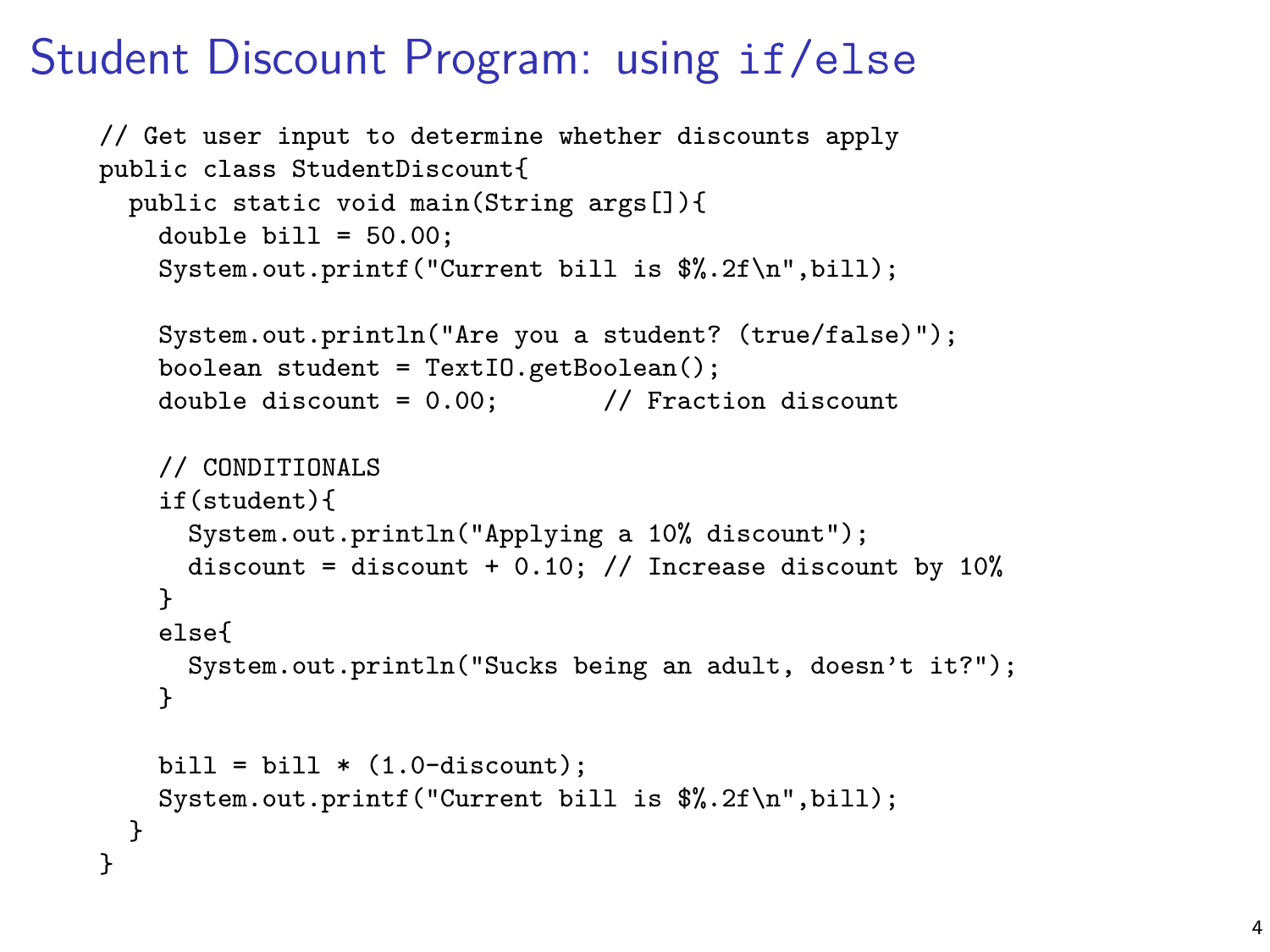## Basic if and if/else Syntax

#### if only

```
always do this stuff;
and do this stuff;
```

```
if(some boolean value is true){
  do this only when true;
  also do this when true;
  ...;
}
```
always do this stuff; and this;

#### if/else

```
always do this stuff;
and do this stuff;
```

```
if(some boolean value is true){
  do this only when true;
  also do this when true;
  ...;
}
else{
  do this only when false;
  and this when false;
  ...;
}
```

```
always do this stuff;
and this;
```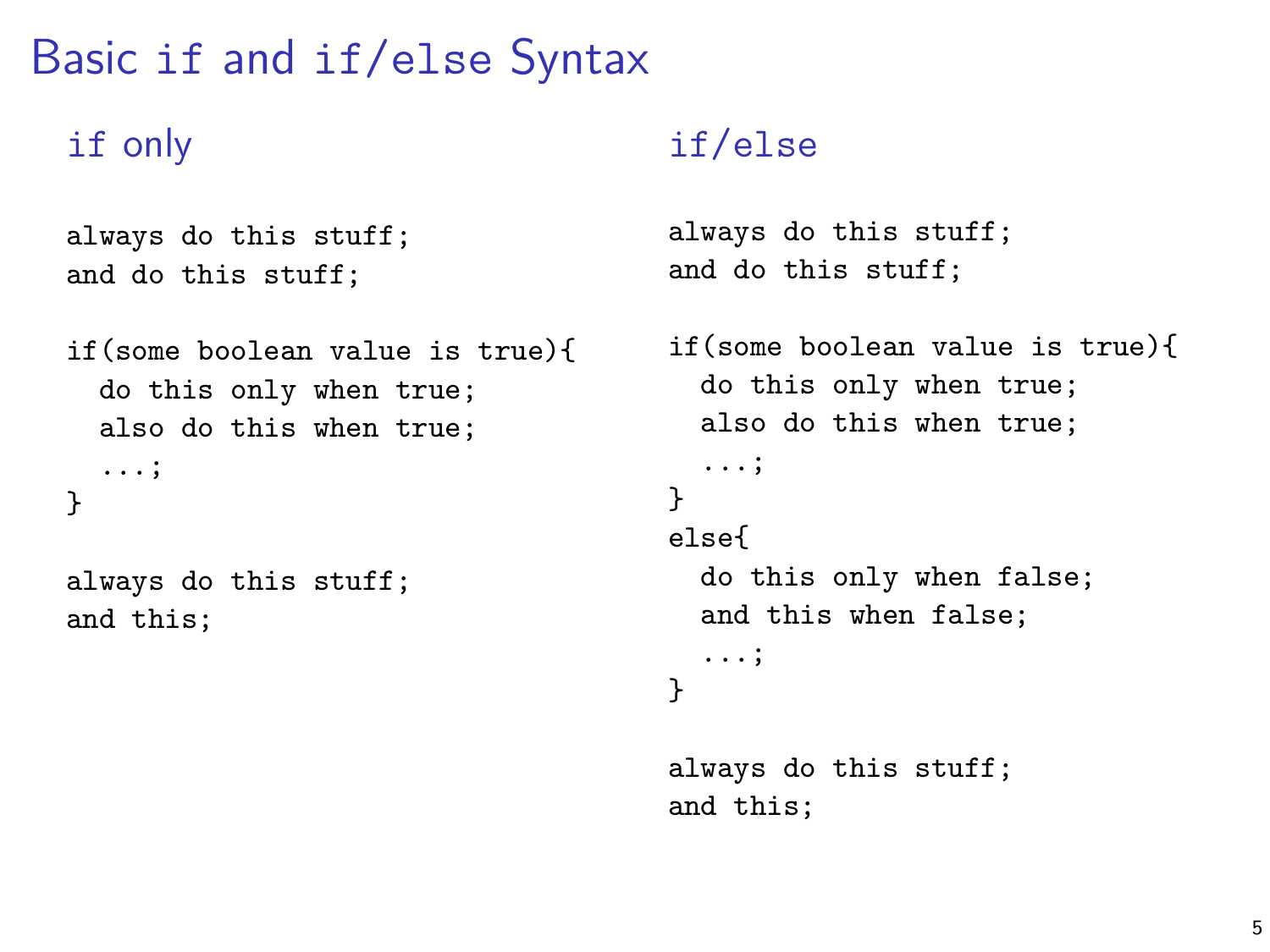# Exercise: Trace Conditional Execution

```
1 public class SimpleConditions{
 2 public static void main(String args[]){<br>3 int sum = 0 a=10 b=15 c=25.
         int sum = 0, a=10, b=15, c=25;
 4 boolean addA = false;
 5 boolean addB = true;<br>6 boolean addC = falseboolean addC = false:
 \frac{7}{8}8 if(addA){<br>9 sum = s
           sum = sum + a;
\begin{matrix} 10 & 1 \end{matrix}if(addB)12 sum = sum + b;
13 }
14 if(addC){
15 sum = sum + c;<br>16 }
16 }
17 else{
18 sum = sum * 2;19 }
20
21 System.out.println("sum is "+sum);<br>22 }
22 }
23 }
```
- $\triangleright$  Show the output of this program
- $\blacktriangleright$  Careful of the behavior of the final if/else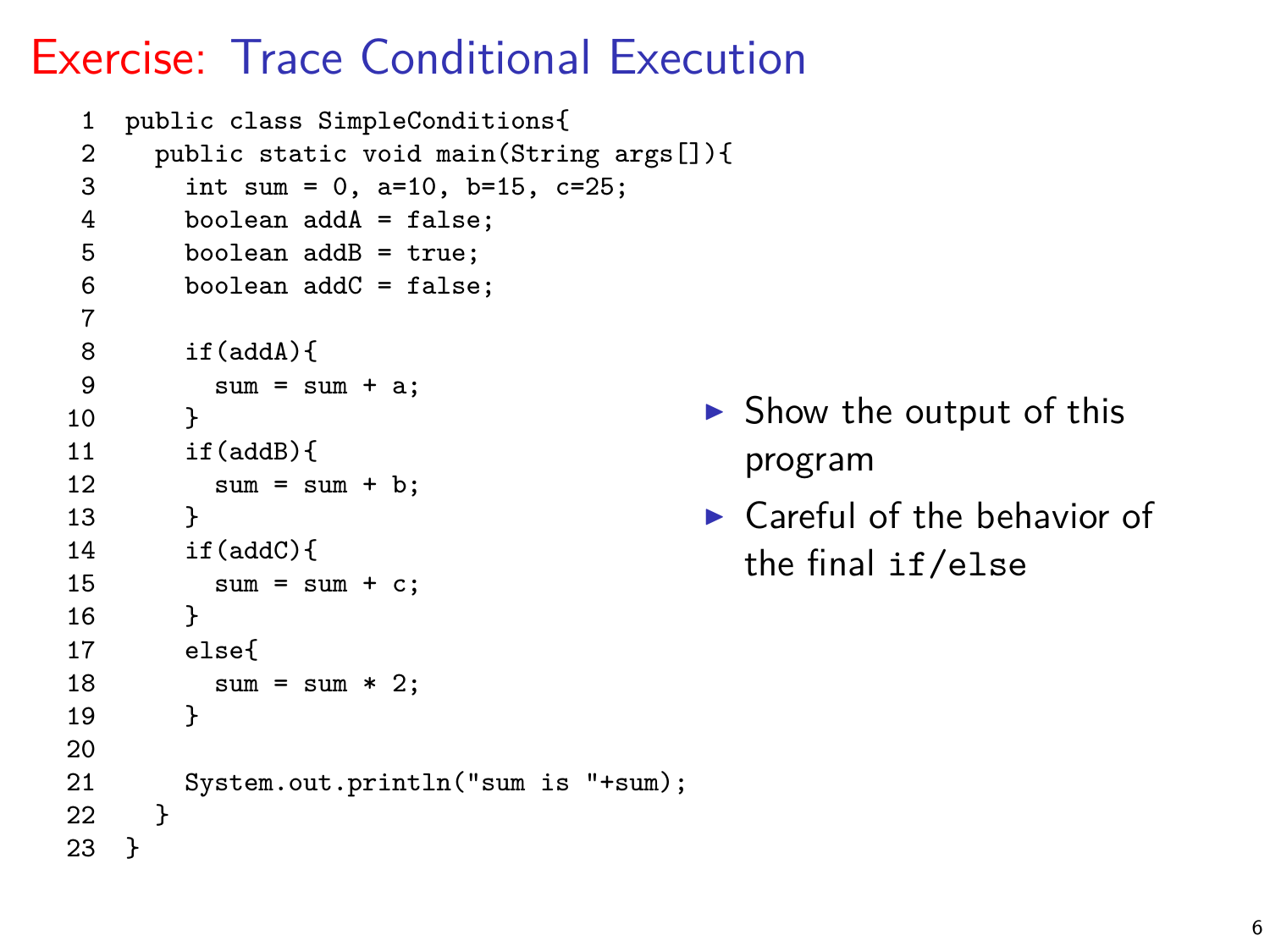## Exercise: Trickier Conditional Execution

```
1 public class TrickyConditions{
 2 public static void main(String args[]){<br>3 int sum = 0, a=5, b=7;
 3 int sum = 0, a=5, b=7;<br>4 boolean addA = true;
 4 boolean addA = true;<br>5 boolean addB = false
 5 boolean addB = false;<br>6 boolean div2 = true;
             boolean div2 = true;
 7
 8 \quad \text{if(addA)}\{9\}9 \text{sum} = \text{sum} + a;<br>10 \text{add}R = \text{true}.10 addB = true;<br>11 div2 = false
             \frac{1}{2} div2 = false;
\frac{12}{13}13 if(addB){<br>14 sum = s
             sum = sum + b;\frac{15}{16}16 else{<br>17 sum
             sum = sum - b;\frac{18}{19}19 if\,(div2)\{<br>20 sin\theta = 520 sum = sum / 2;<br>21 addA = false:
                addA = false;\frac{22}{23}23 else{<br>24 sum
                sum = sum*2;
\frac{25}{26}26 System.out.printf("sum: %d\n",sum);<br>27 System.out.printf("addA: %s\n".addA
27 System.out.printf("addA: %s\n",addA);<br>28 System.out.printf("addB: %s\n".addB):
28 System.out.printf("addB: %s\n",addB);<br>29 System.out.printf("div2: %s\n".div2):
             System.out.printf("div2: %s\n",div2);
30 }
31 }
```
- $\triangleright$  Show the output of this program
- $\triangleright$  Note the values of a, b, c change along with sum
- $\triangleright$  Show the PATH through the program (line numbers executed)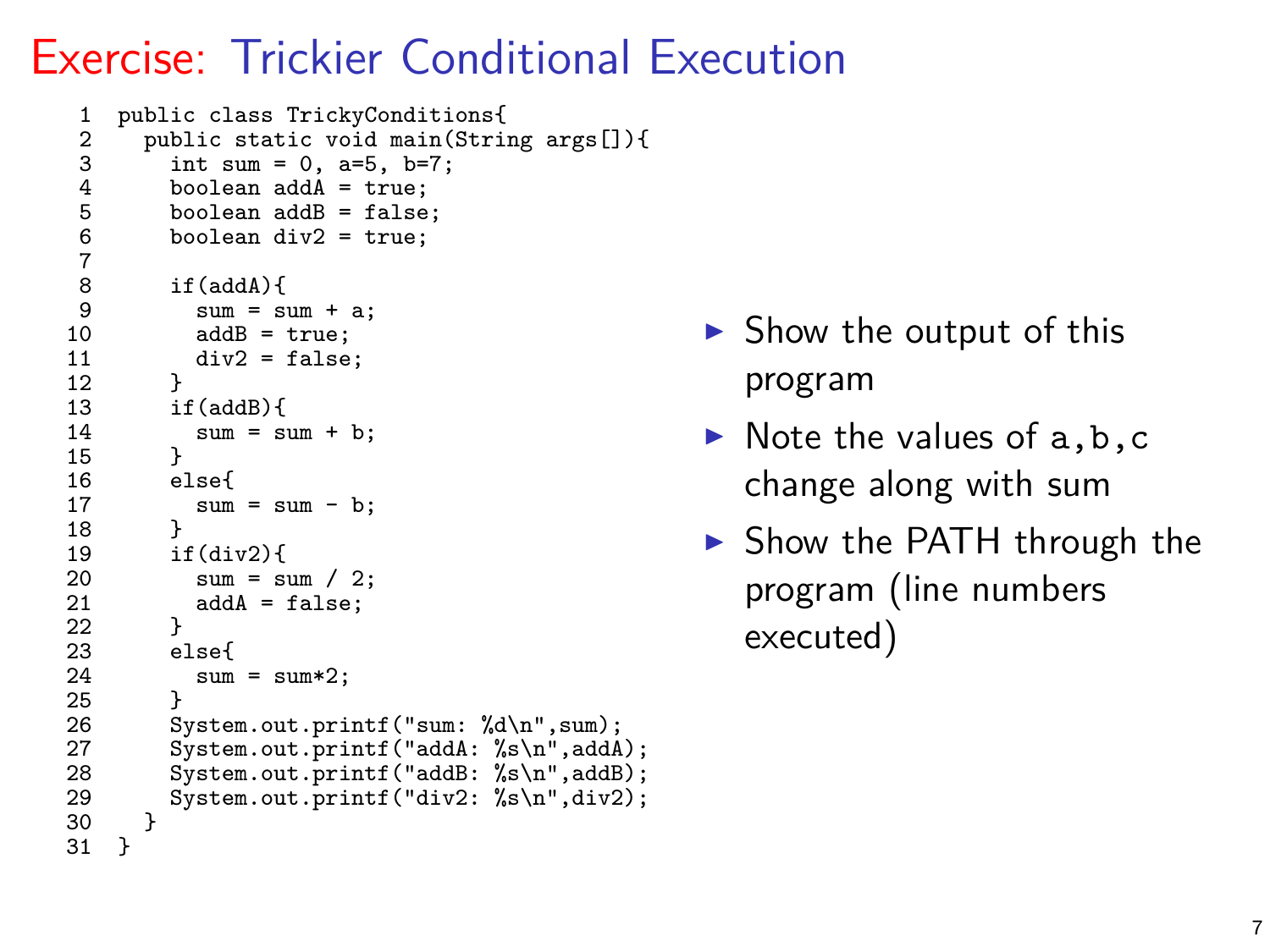# Answer: Trickier Conditional Execution (1)

```
1 public class TrickyConditions{
 2 public static void main(String args[]){<br>3 int sum = 0, a=5, b=7;
 3 int sum = 0, a=5, b=7;<br>4 boolean addA = true:
 4 boolean addA = true;<br>5 boolean addB = false
 5 boolean addB = false;<br>6 boolean div2 = true;
            boolean div2 = true;
 7
 8 if(addA){<br>9 sum = s
9 sum = sum + a;<br>10 addB = true:
10 addB = true;<br>11 div2 = false
            div2 = false;\frac{12}{13}13 if(addB){
            sum = sum + b;\frac{15}{16}16 else{
               sum = sum - b;
18<br>19
19 if(div2){<br>20 sum = s
20 sum = sum / 2;<br>21 addA = false:
            \text{addA} = \text{false};22 }
23 else{
               sum = sum*2;
\frac{25}{26}26 System.out.printf("sum: %d\n",sum);<br>27 System.out.printf("addA: %s\n".addA
27 System.out.printf("addA: %s\n",addA);<br>28 System.out.printf("addB: %s\n".addB):
28 System.out.printf("addB: %s\n",addB);<br>29 System.out.printf("div2: %s\n",div2);
         System.out.printf("div2: %s\n",div2);<br>}
30 }
31 }
```
#### 1st conditional: Consequence

| CPU: Line 8<br>MEMORY: |      |       | CPU: Line 9<br>MEMORY: |      |  |       |  |
|------------------------|------|-------|------------------------|------|--|-------|--|
|                        | Box  | Value |                        | Box  |  | Value |  |
|                        |      |       |                        |      |  |       |  |
|                        | sum  |       |                        | sum  |  |       |  |
|                        | a    | 5     |                        | a    |  | 5     |  |
|                        | b    |       |                        | b    |  |       |  |
|                        | addA | true  |                        | addA |  | true  |  |
|                        | addB | false |                        | addB |  | false |  |
|                        | div? | true  |                        | div? |  | true  |  |
|                        |      |       |                        |      |  |       |  |

```
CPU: Line 12
MEMORY:<br>| Box
        | Value
  -----+-------<br>sum | 5
  | sum | 5<br>| 5 | 5
| a | 5 |
| b | 7 |
  addA | true
  | addB | true |
  div2 | false
```
Notice addB and div2 changed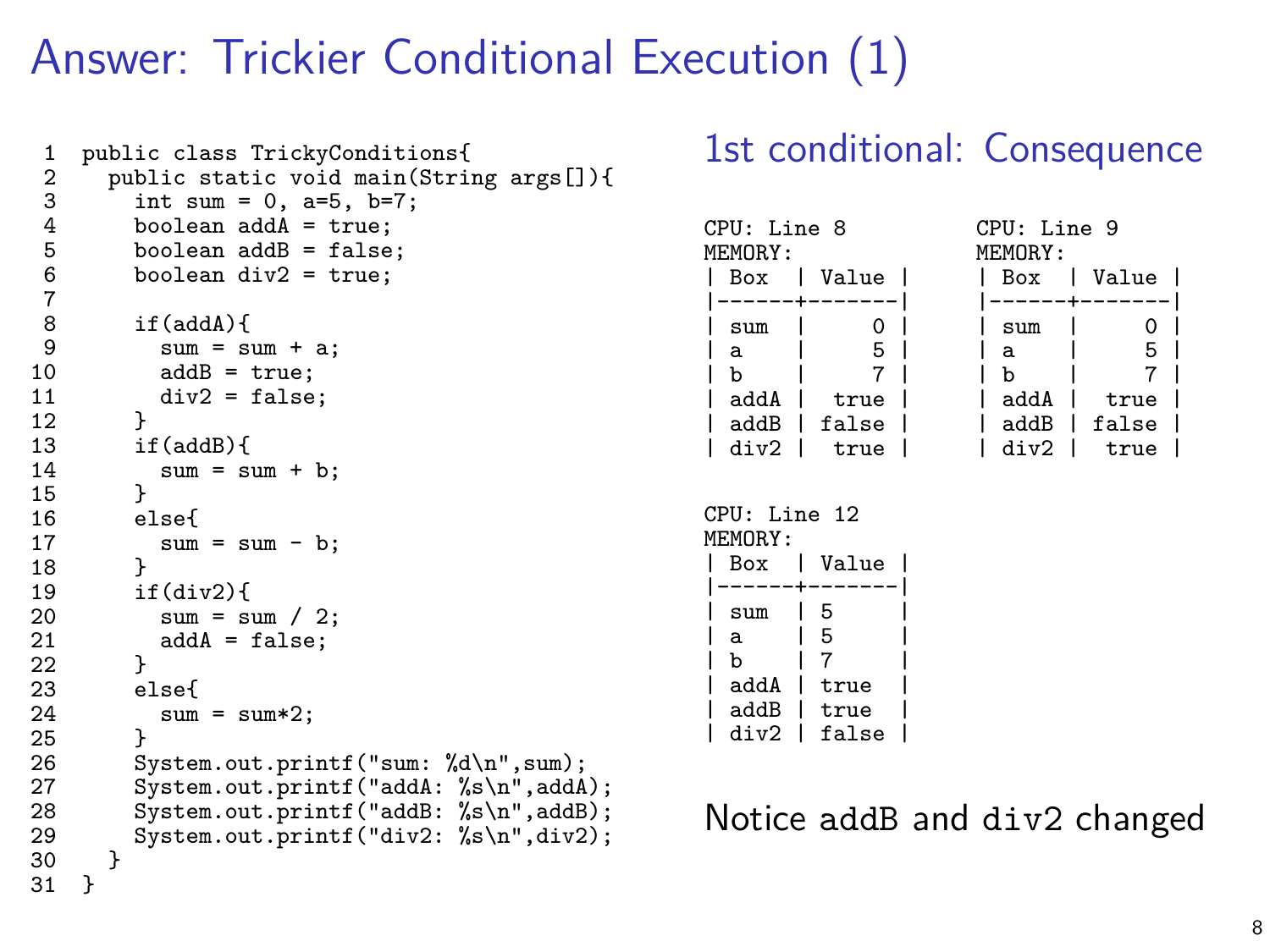# Answer: Trickier Conditional Execution (2)

```
1 public class TrickyConditions{
 2 public static void main(String args[]){<br>3 int sum = 0, a=5, b=7;
 3 int sum = 0, a=5, b=7;<br>4 boolean addA = true:
 4 boolean addA = true;<br>5 boolean addB = false
            boolean addB = false:
            boolean div2 = true;
 \begin{array}{c} 6 \\ 7 \\ 8 \end{array}8 if(addA){<br>9 sum = s
9 sum = sum + a;<br>10 addB = true:
10 addB = true;<br>11 div2 = false
            div2 = false;\frac{12}{13}13 if(addB){
            sum = sum + b;\frac{15}{16}16 else{
               sum = sum - b;
18<br>19
19 if(div2){<br>20 sum = s
20 sum = sum / 2;<br>21 addA = false:
            \text{addA} = \text{false};22 }
23 else{
               sum = sum*2;
\frac{25}{26}26 System.out.printf("sum: %d\n",sum);<br>27 System.out.printf("addA: %s\n".addA
27 System.out.printf("addA: %s\n",addA);<br>28 System.out.printf("addB: %s\n".addB):
28 System.out.printf("addB: %s\n",addB);<br>29 System.out.printf("div2: %s\n",div2);
         System.out.printf("div2: %s\n",div2);<br>}
30 }
31 }
```
#### 2nd conditional: consequence

Since addB is now true, do the if part rather than else part

| CPU: Line 13<br>MEMORY: |                | CPU: Line 14<br>MEMORY: |                |  |  |
|-------------------------|----------------|-------------------------|----------------|--|--|
|                         | Box   Value    |                         | Box   Value    |  |  |
|                         | ------+------- |                         | ------+------- |  |  |
| sum                     | 5              | sum                     | 5              |  |  |
| a                       | - 5            | a                       | 5              |  |  |
| h                       |                | h                       |                |  |  |
| addA                    | true           | addA                    | true           |  |  |
| addB                    | true           | addB                    | true           |  |  |
|                         | div2   false   |                         | $div2$   false |  |  |

| CPU: Line 15<br>MEMORY: |     |               |  |
|-------------------------|-----|---------------|--|
| Box                     | L   | Value         |  |
| $-----+--$              |     | . - - - - - 1 |  |
| sum                     |     | 12            |  |
| a                       |     | 5             |  |
| b                       |     | 7             |  |
| addA                    | - 1 | true          |  |
| addB                    | L   | true          |  |
|                         |     | div2   false  |  |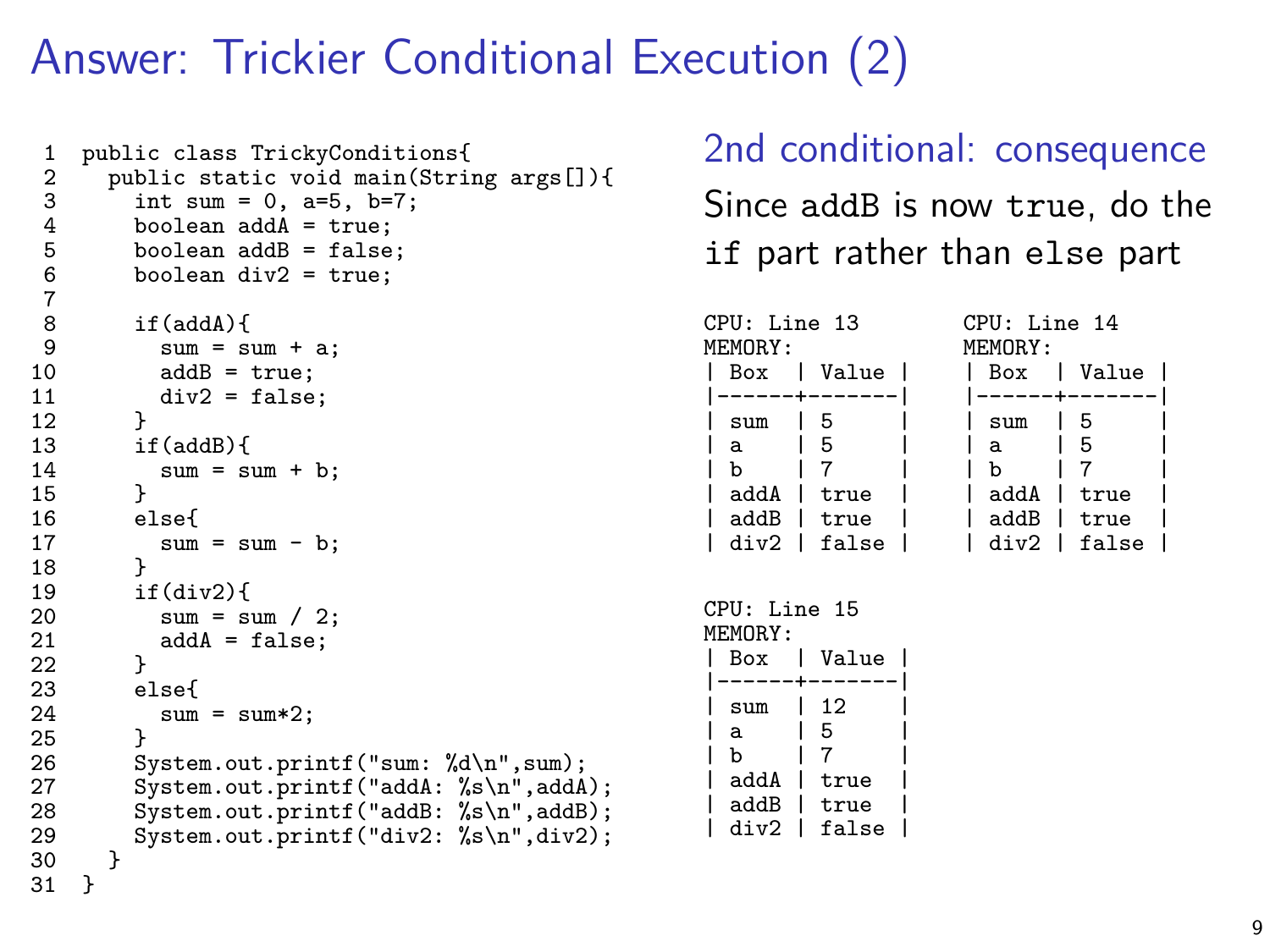# Answer: Trickier Conditional Execution (3)

```
1 public class TrickyConditions{
 2 public static void main(String args[]){<br>3 int sum = 0, a=5, b=7;
 3 int sum = 0, a=5, b=7;<br>4 boolean addA = true:
 4 boolean addA = true;<br>5 boolean addB = false
             boolean addB = false:
             boolean div2 = true;
 \begin{array}{c} 6 \\ 7 \\ 8 \end{array}8 \quad \text{if}(\text{addA})\{<br>9 \quad \text{sum} = s9 sum = sum + a;<br>10 addB = true:
10 addB = true;<br>11 div2 = false
             div2 = false;\frac{12}{13}13 if(addB){
             sum = sum + b;\frac{15}{16}16 else{
                sum = sum - b;
18<br>19
19 if \frac{div2}{19}<br>20 sum = s
20 sum = sum / 2;<br>21 addA = false:
             \text{addA} = \text{false};22 }
23 else{<br>24 sum
                sum = sum*2;
\frac{25}{26}26 System.out.printf("sum: %d\n",sum);<br>27 System.out.printf("addA: %s\n".addA
27 System.out.printf("addA: %s\n",addA);<br>28 System.out.printf("addB: %s\n".addB):
28 System.out.printf("addB: %s\n",addB);<br>29 System.out.printf("div2: %s\n",div2);
          System.out.printf("div2: %s\n",div2);<br>}
30 }
31 }
```
Third conditional: alternative div2 changed to false, go to else part

| CPU: Line 19<br>MEMORY: |                               | CPU: Line 24<br>MEMORY: |                |  |
|-------------------------|-------------------------------|-------------------------|----------------|--|
|                         | Box   Value                   |                         | Box   Value    |  |
|                         | . - - - - - + - - - - - - - 1 |                         | ------+------- |  |
| sum                     | 12                            | sum                     | -12            |  |
| a                       | -5                            | a                       | 5              |  |
| b                       |                               | b                       |                |  |
| addA                    | true                          | addA                    | true           |  |
| addB                    | true                          | addB                    | true           |  |
| Cvih                    | l false                       |                         | $div2$   false |  |

| CPU: Line 25<br>MEMORY: |              |  |
|-------------------------|--------------|--|
| Box I                   | Value        |  |
| ------+-                | -----        |  |
| sum                     | 24           |  |
| a                       | 5            |  |
| h                       | 7            |  |
| addA                    | true         |  |
| addB                    | true         |  |
|                         | div2   false |  |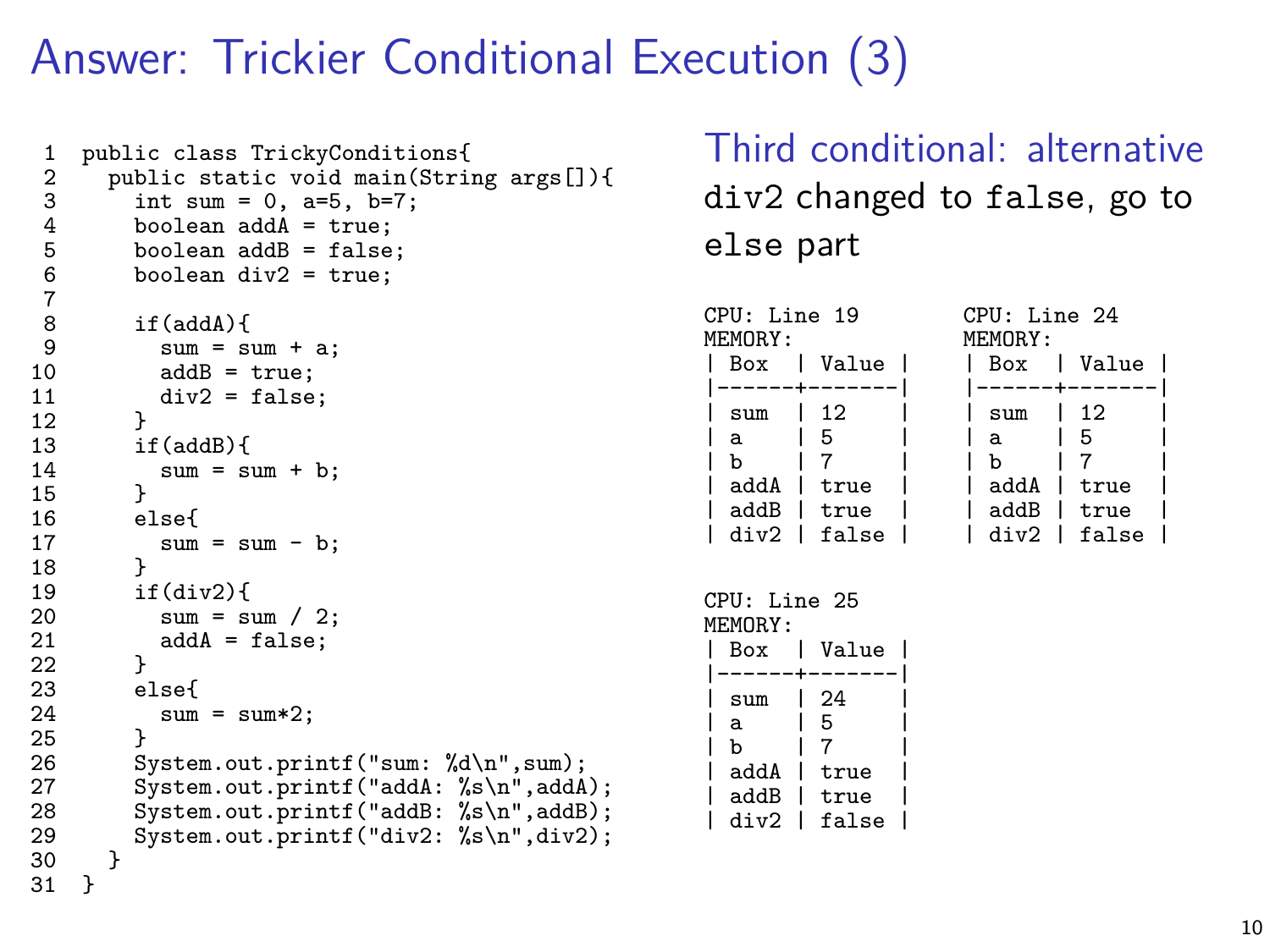## Comparing Numbers

- $\triangleright$  Often want to compare things to decide what to do
- $\blacktriangleright$  Java is equipped with standard number comparison operators

```
int x = 10, y = 20; // Variables
boolean xLTy = x < y; // Less than
boolean xLTE15 = x \le 15; // Less than or equal to
boolean xGTy = x > y; // Greater than
boolean xGTE10 = x >= 10; // Greater than or equal to
boolean x \to Qy = x == y; // Equal to (shallow)
boolean xNEy = x != y; // Not equal to (shallow)
```
It is common to use comparisons directly in  $if()$ 

```
if(x > y){
  System.out.println("x is king");
}
else{
  System.out.println("y might be higher");
}
```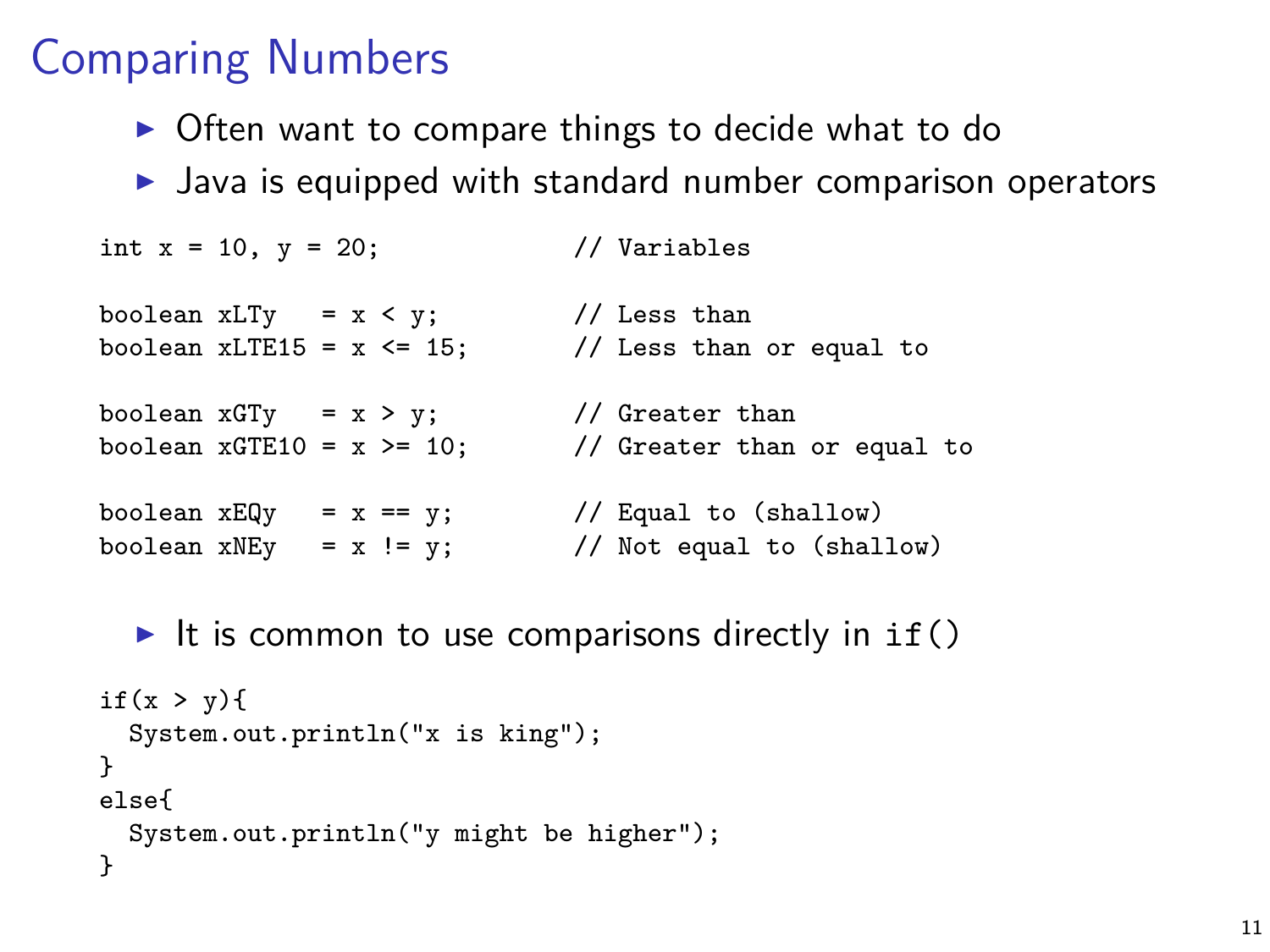# Classic Exercise: Max of 3 Inputs

## Spec

- $\blacktriangleright$  Program prompts for 3 integers, uses TextIO.getInt() to retrieve them
- I Uses a series of  $if()$  checks to determine the maximum number
- $\blacktriangleright$  Prints max number at the end

### Start your code. . .

```
public class Max3{
  public static void main(String args[]){
    System.out.println("Enter 3 integers:");
    int a = TextIO.getInt();
    int b = \text{TextI0.getInt()};int c = \text{TextI0.getInt}();
    // YOUR CODE BELOW
    ...
```
#### Demos

```
> javac Max3.java
> java Max3
Enter 3 integers:
6 7 1
Max is 7
> java Max3
Enter 3 integers:
12 3 19
Max is 19
> java Max3
Enter 3 integers:
21 18 16
Max is 21
```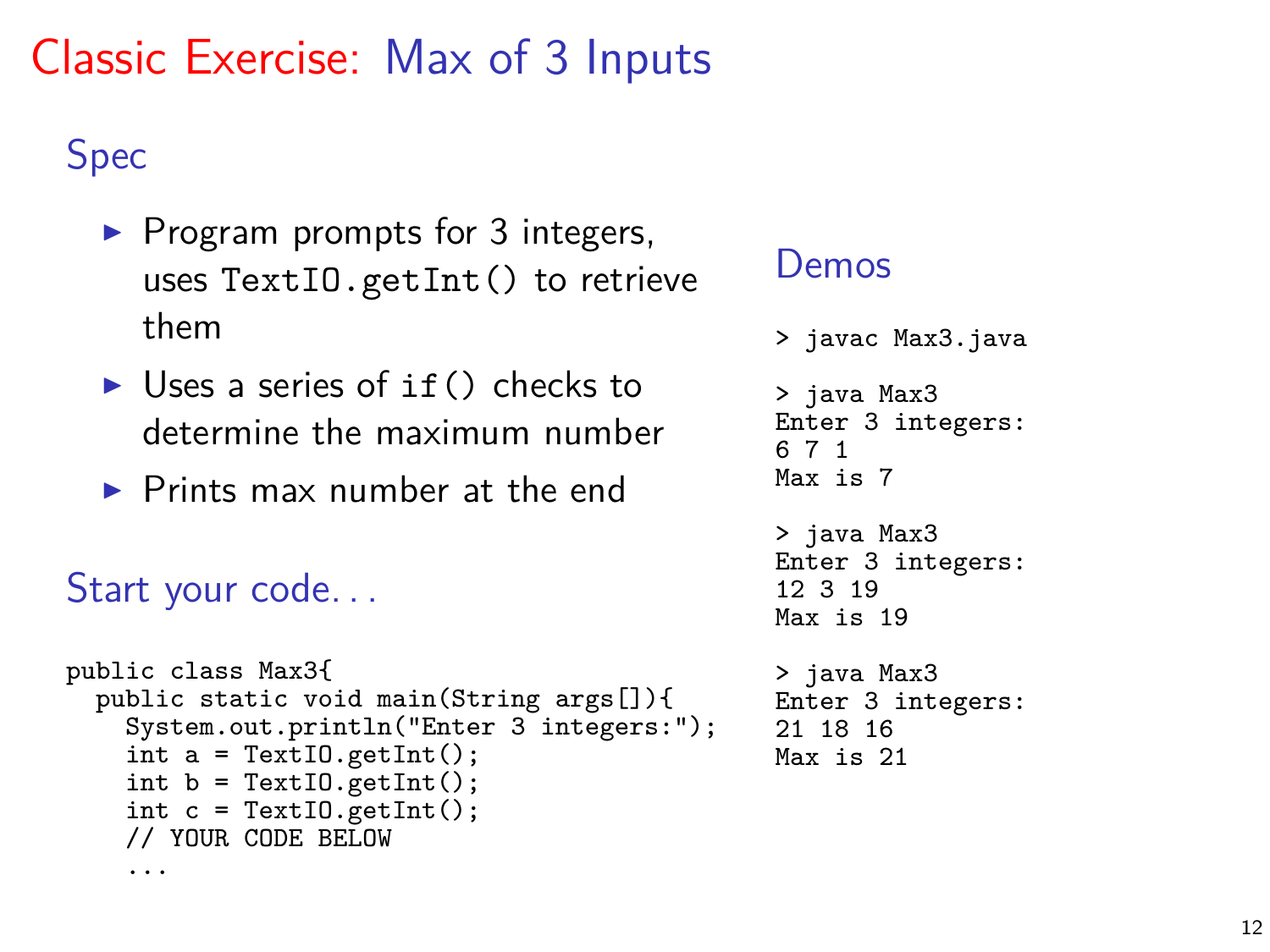## Answer: Max of 3 Inputs

```
// Program that determines the maximum of three numbers using
// conditionals
public class Max3{
  public static void main(String args[]){
    System.out.println("Enter 3 integers:");
    int a = \text{TextI0.getInt}();
    int b = \text{TextI0.getInt}();
    int c = \text{TextI0.getInt}();
    int max = a;
    if(b > max)max = b;
    }
    if(c > max){
      max = c;
    }
    System.out.println("Max is "+max);
  }
}
```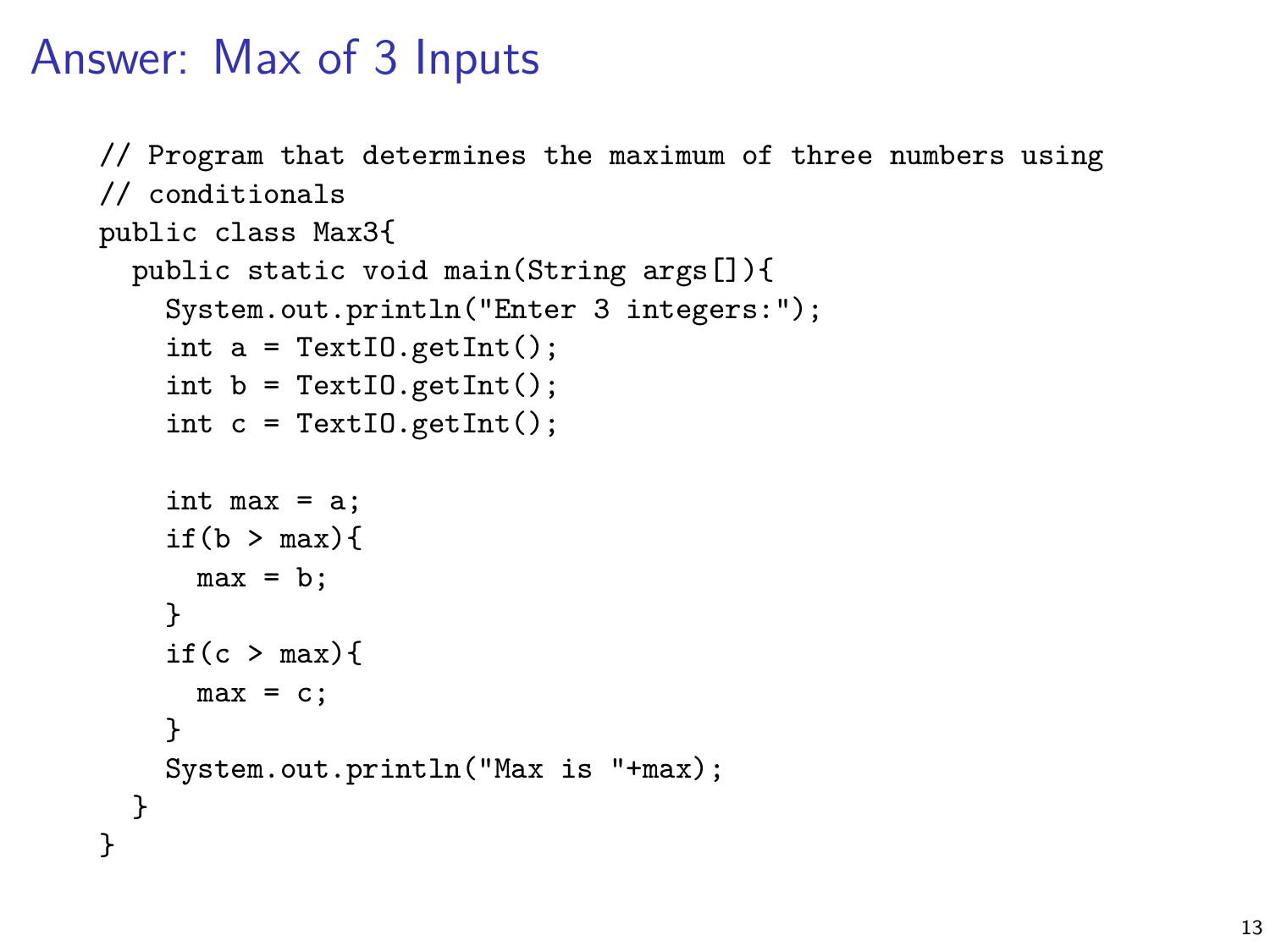# Combining Conditions

Recall the boolean operators

```
boolean a=true, b=false;
boolean x = a \& b; // logical AND: true only if both a,b are true
boolean y = a \mid b; // logical OR: false only if both a,b are false
boolean z = \langle a; \rangle // logical NOT: flips true to false, false to true
```
These are often used to combine numeric checks.

```
int x=1, y=2, z=3;
if( (x < y) & ((x+y)!=z) ) || z<4){
 System.out.println("Do I get printed?");
}
```
Operator precedence is roughly: arithmetic, comparison, AND, OR

```
if( x \le y && x+y!=z || z \le 4){ // Equivalent to previous
  System.out.println("Do I get printed?");
}
```
Use parentheses to indicate your intended order to stay sane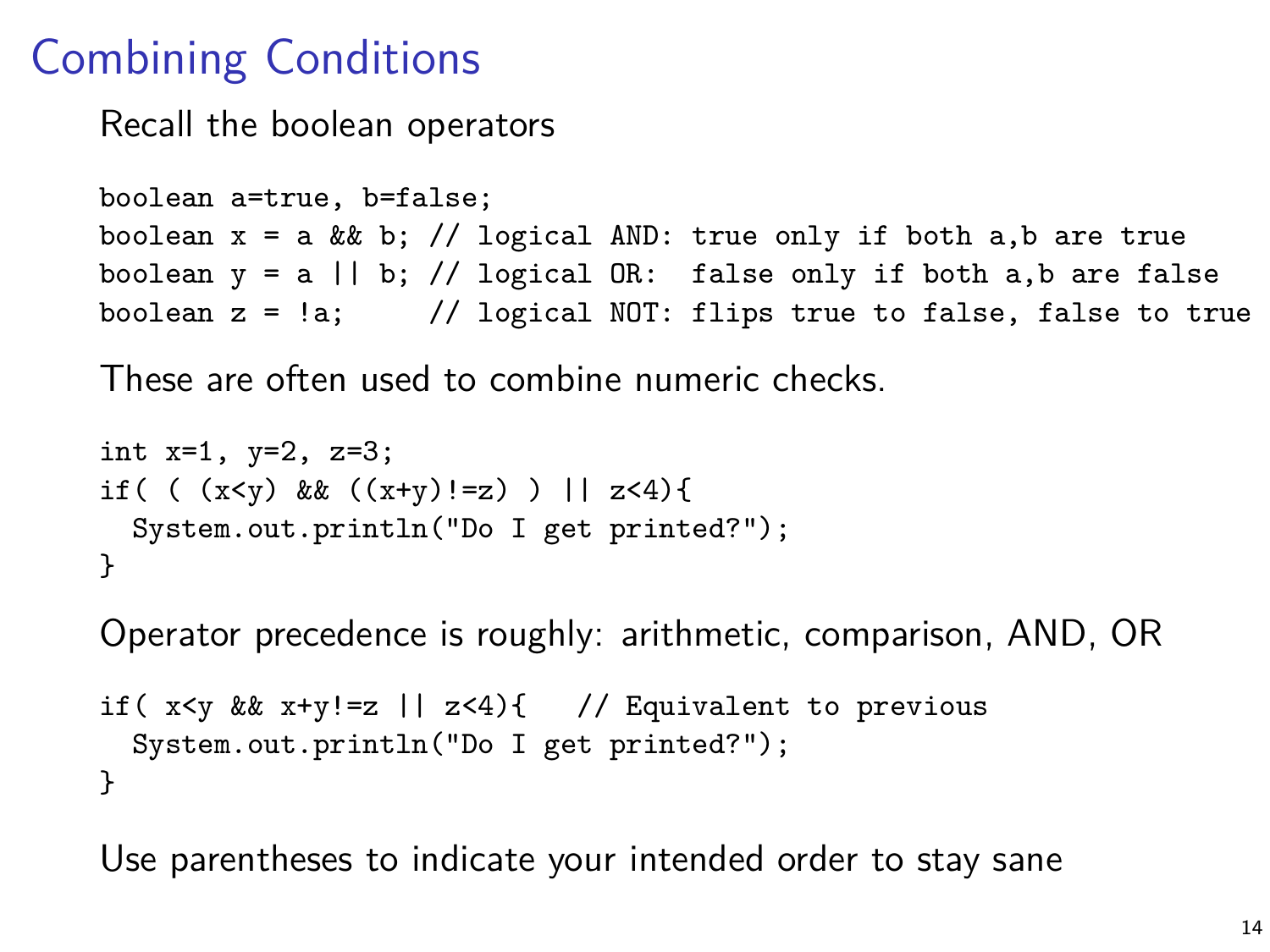# Exercise: In Ascending Order

#### Spec

- $\blacktriangleright$  Program prompts for 4 integers, uses TextIO.getInt() to retrieve them
- $\blacktriangleright$  Determines if inputs are in order from smallest to largest, ties allowed
- $\triangleright$  Use conditionals, comparisons, boolean combiners

#### Start your code. . .

```
// Enter 4 numbers, check for ascending order
public class Ascending{
  public static void main(String args[]){
    System.out.println("Enter 4 integers:");
    int a = TextIO.getInt();
    int b = \text{TextI0.getInt}();
    int c = \text{TextI0.getInt}();
    int d = \text{TextI0.getInt}();
    // YOUR CODE HERE
    ...
```
#### Demos

```
> javac Ascending.java
> java Ascending
Enter 4 integers:
1 3 5 9
Numbers are ascending
> java Ascending
Enter 4 integers:
1 3 3 9
Numbers are ascending
> java Ascending
Enter 4 integers:
1 3 9 5
Out of order
> java Ascending
Enter 4 integers:
9 3 5 1
Out of order
```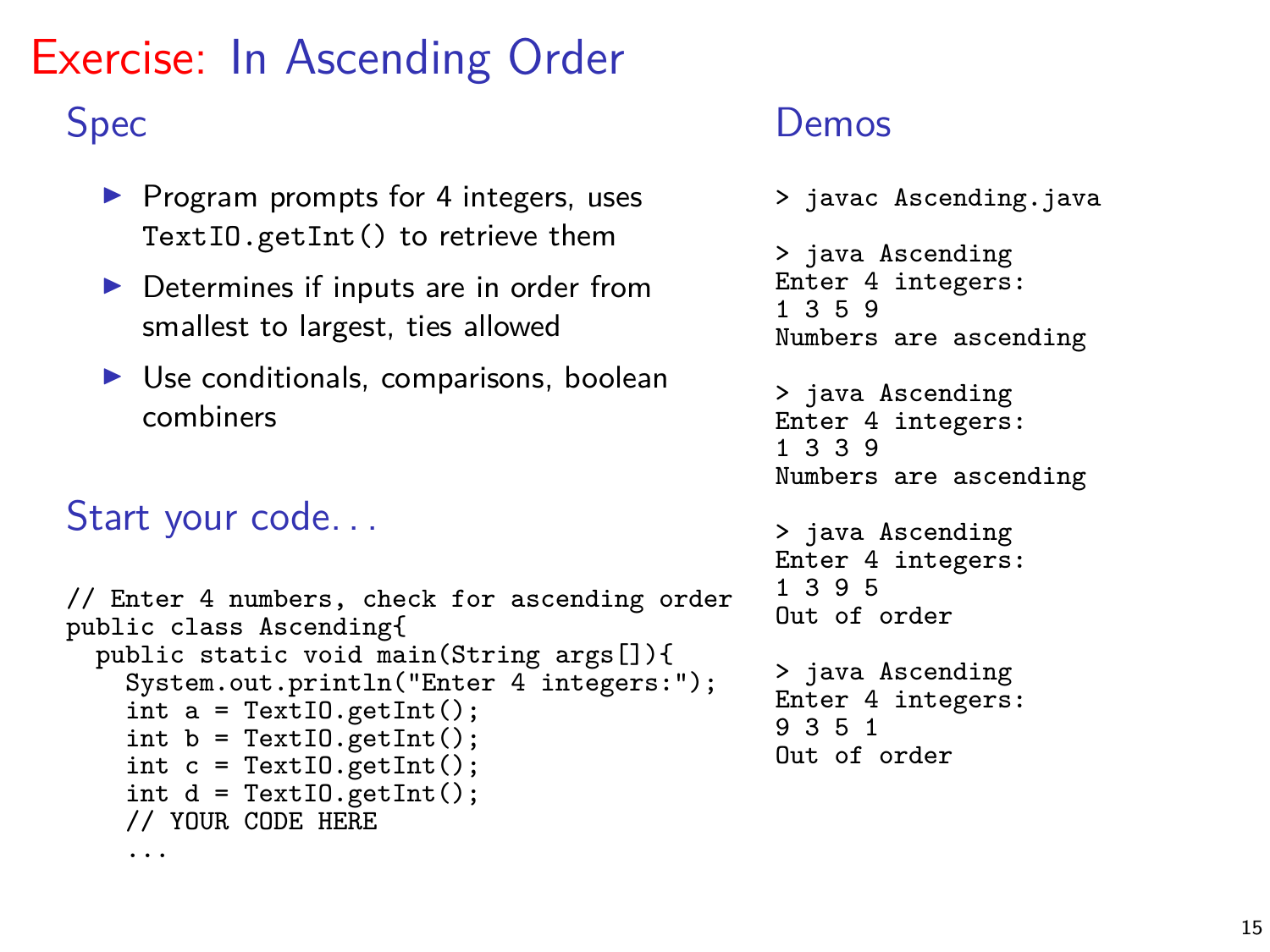# Answer: In Ascending Order

```
// Enter 4 numbers, check for ascending order
public class Ascending{
  public static void main(String args[]){
    System.out.println("Enter 4 integers:");
    int a = \text{TextI0.getInt}();
    int b = \text{TextI0.getInt}();
    int c = \text{TextI0.getInt}();
    int d = \text{TextI0.getInt}();
    if(a\leq=b && b\leq=c && c\leq=d){
      System.out.println("Numbers are ascending");
    }
    else{
      System.out.println("Out of order");
    }
  }
}
```
Variation: Detect order type as one of

- Ascending - Descending - Strictly Ascending (no ties) - Strictly Descending (no ties) - All equal  $-$  Out of order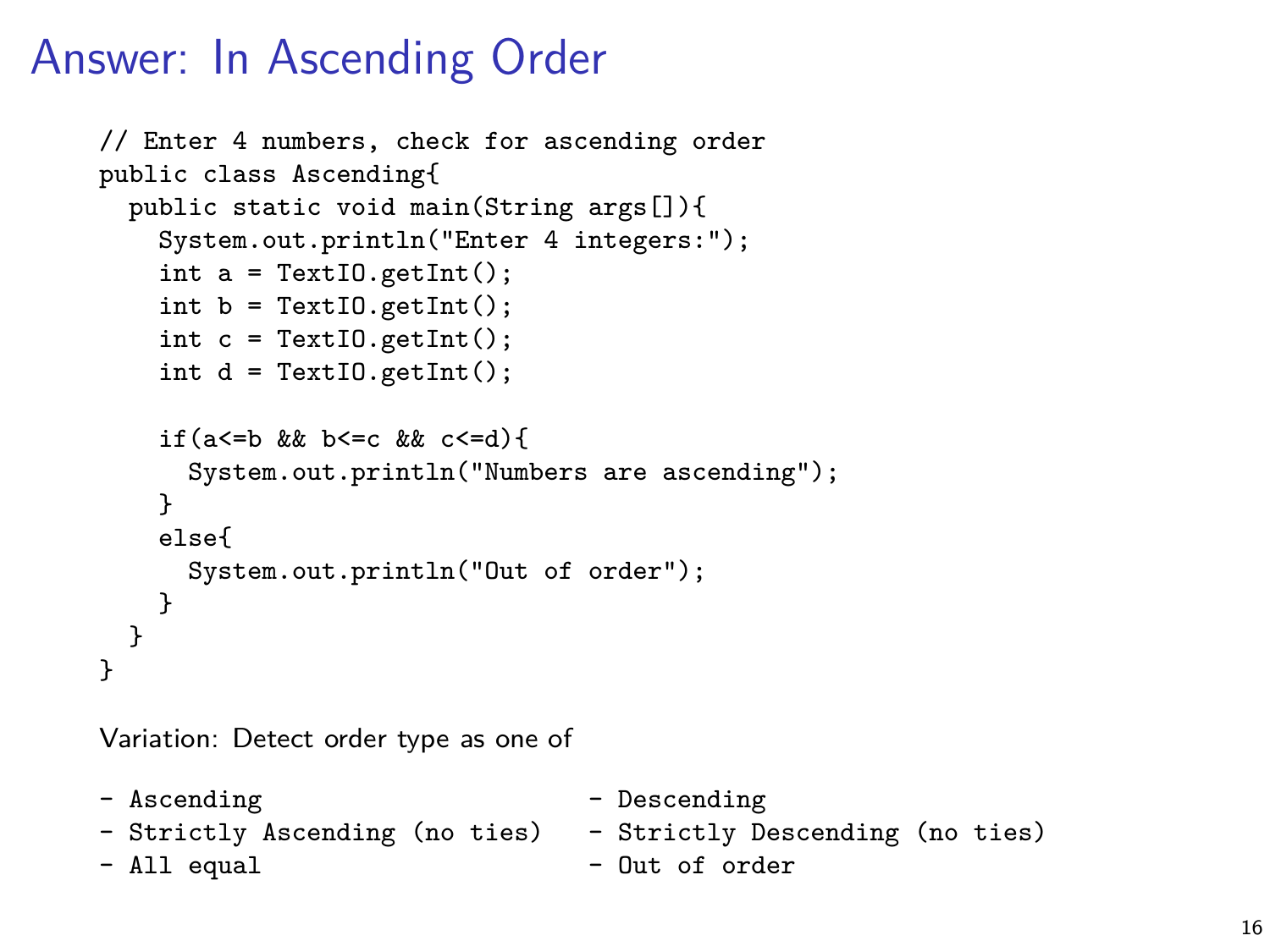## Chaining: Exclusive if / else if / else

- ▶ Common problem: want to select one thing to do based on conditions
- $\blacktriangleright$  Ex: Discounts, best only. Compare these two

```
From BuggyDiscount.java
double discount = 0.0;
if(birthday){
  discount = 0.20;}
if(student){
  discount = 0.15;}
if(coupon){
  discount = 0.10;}
```
From: ChainedConditions.java

```
double discount = 0.0;
if(birthday){
  discount = 0.20;}
else if(student){
  discount = 0.15:
}
else if(coupon){
 discount = 0.10;}
```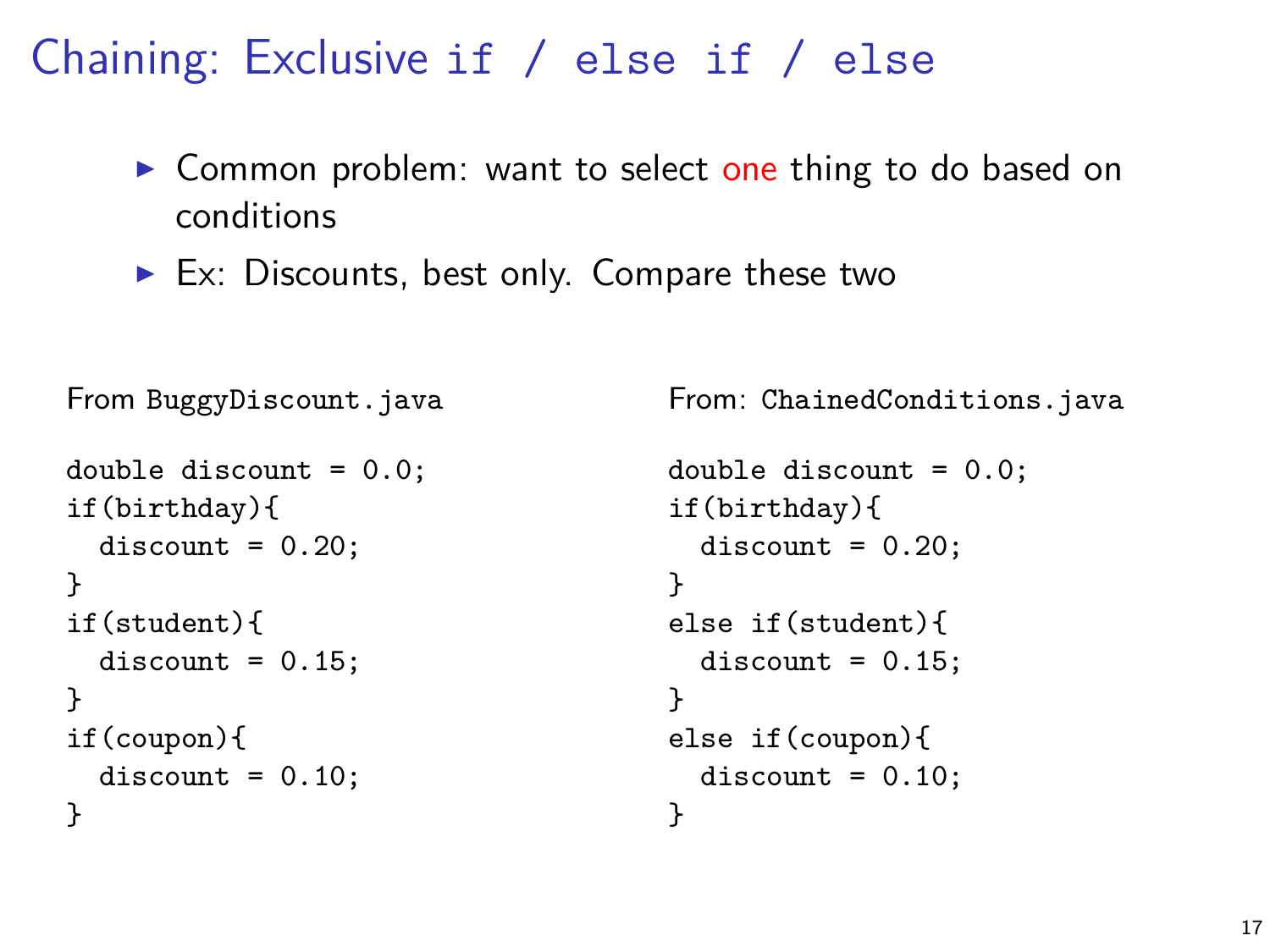# Exercise: Mutual Exclusion and Modulo

- $\blacktriangleright$  Program Div8. java
- $\triangleright$  Get an integer from the user
- $\triangleright$  Determine if it is evenly divisible by
	- $\triangleright$  8
	- $\blacktriangleright$  4
	- $\blacktriangleright$  2
	- $\triangleright$  (sucks) Not divisible by any of these
- $\blacktriangleright$  Print message only for the biggest of these
- $\blacktriangleright$  Use a chain of if/else if/../else

```
> javac DivIt.java
> java DivIt
Enter an in (ex: 22):
12
12 divisible by 4
> java DivIt
Enter an in (ex: 22):
16
16 divisible by 8
> java DivIt
Enter an in (ex: 22):
6
6 divisible by 2
> java DivIt
Enter an in (ex: 22):
15
15 sucks
> java DivIt
Enter an in (ex: 22):
24
24 divisible by 8
```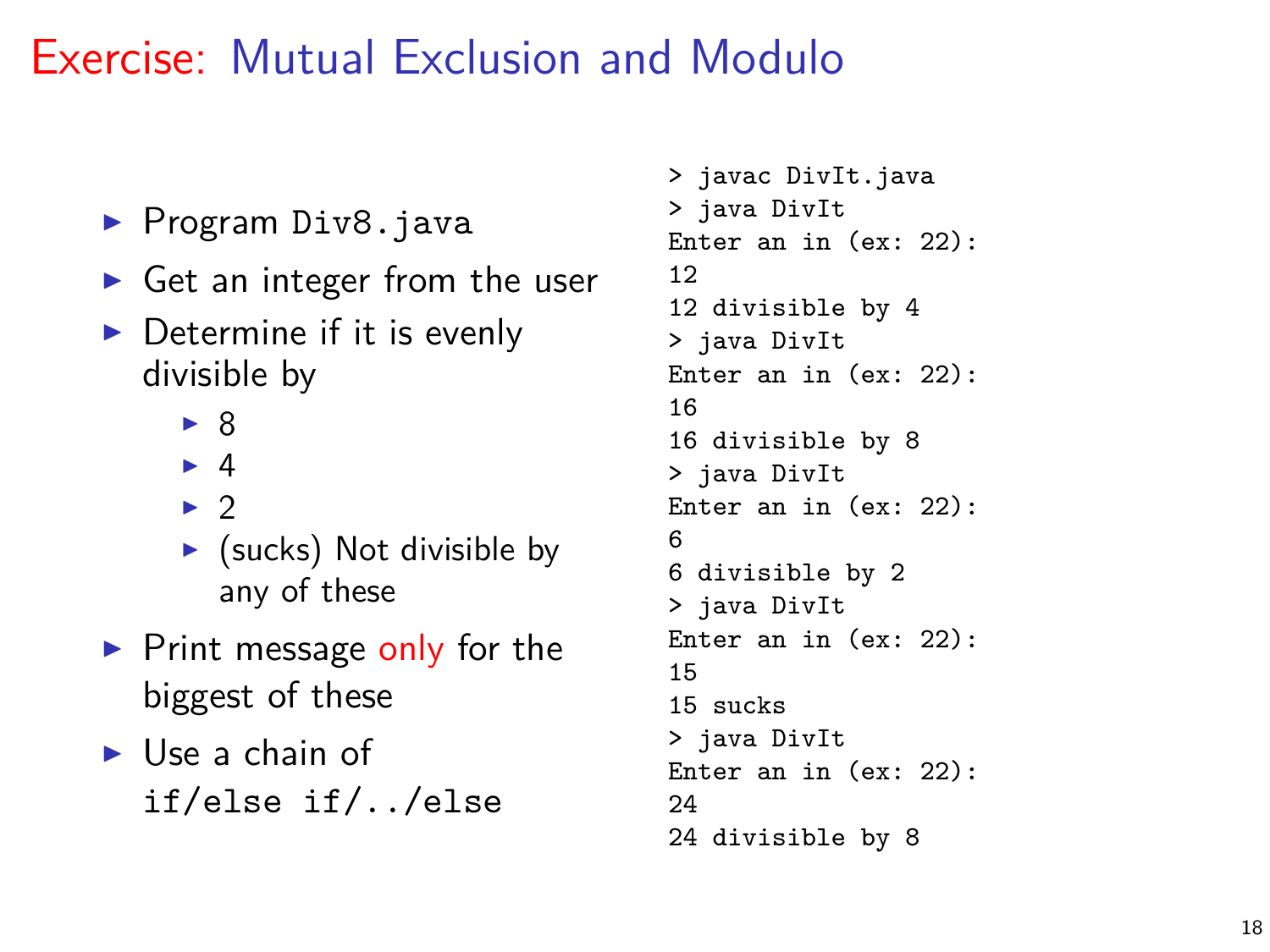## Answer: Mutual Exclusion and Modulo

```
// Use mutual exclusion to print whether a given number is divisible
// by 8, 4, 2, but only the largest of these
public class DivIt{
  public static void main(String args[]){
    System.out.println("Enter an in (ex: 22):");
    int num = TextIO.getInt();
    if(num % 8 == 0}{
      System.out.printf("%d divisible by 8\n",num);
    }
    else if(num % 4 == 0){
      System.out.printf("%d divisible by 4\n",num);
    }
    else if(num \frac{9}{6} 2 == 0){
      System.out.printf("%d divisible by 2\n",num);
    }
    else{
      System.out.printf("%d sucks\n",num);
   }
  }
}
```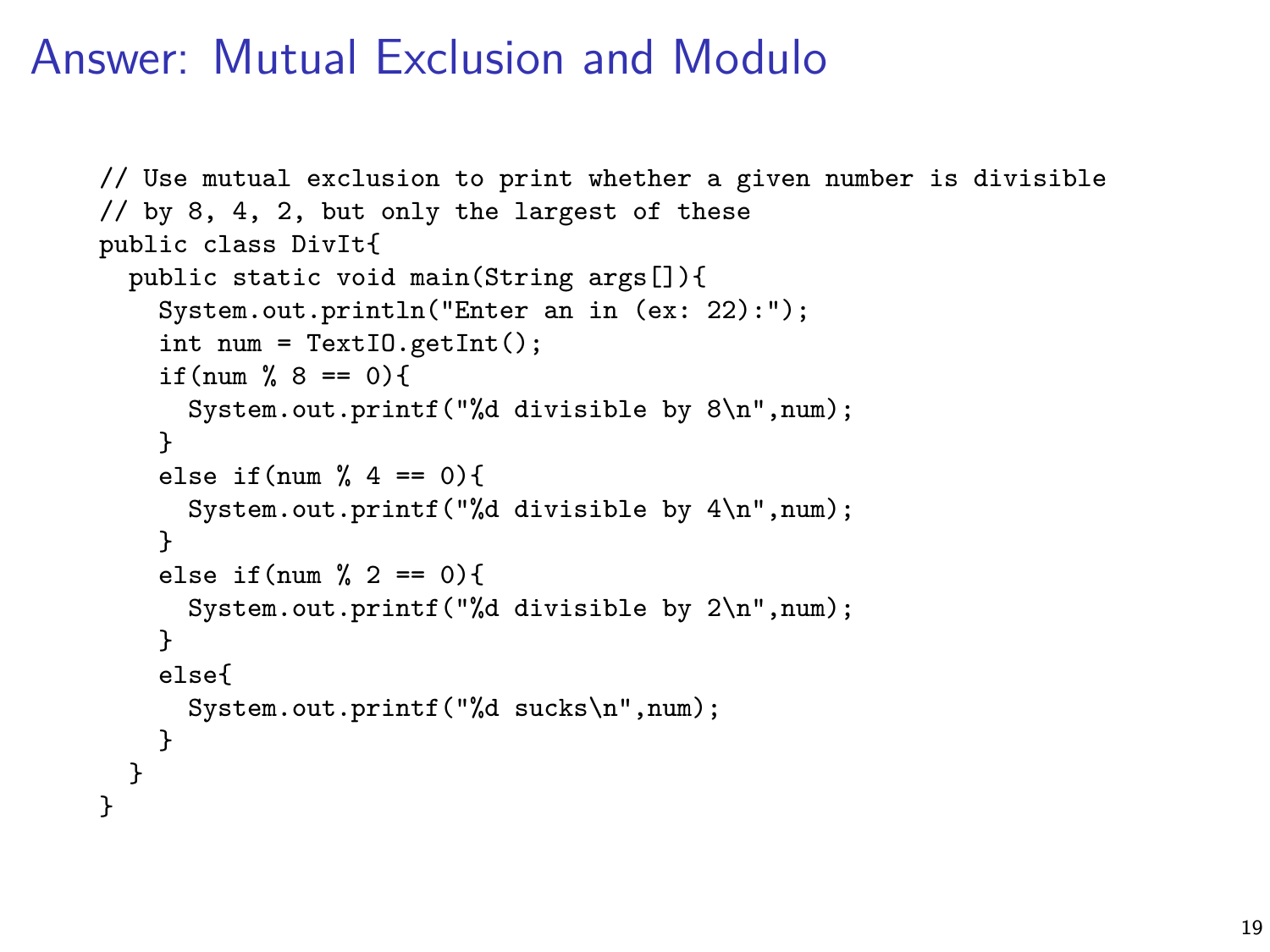# Nesting Conditionals

- $\blacktriangleright$  Many programming elements can be nested: placed within another context
- $\triangleright$  Conditionals can be nested
- $\blacktriangleright$  Can nest conditionals very deeply, but this makes reading difficult
- $\triangleright$  2 levels of nesting is quite common

```
always do this;
if(condition1){
  do some stuff;
 more stuff;
  if(condition2){
    only if condition2 (and condition1);
  }
  else{
    only if NOT condition 2;
  }
}
else{
  only if not condition 1;
}
always do this;
```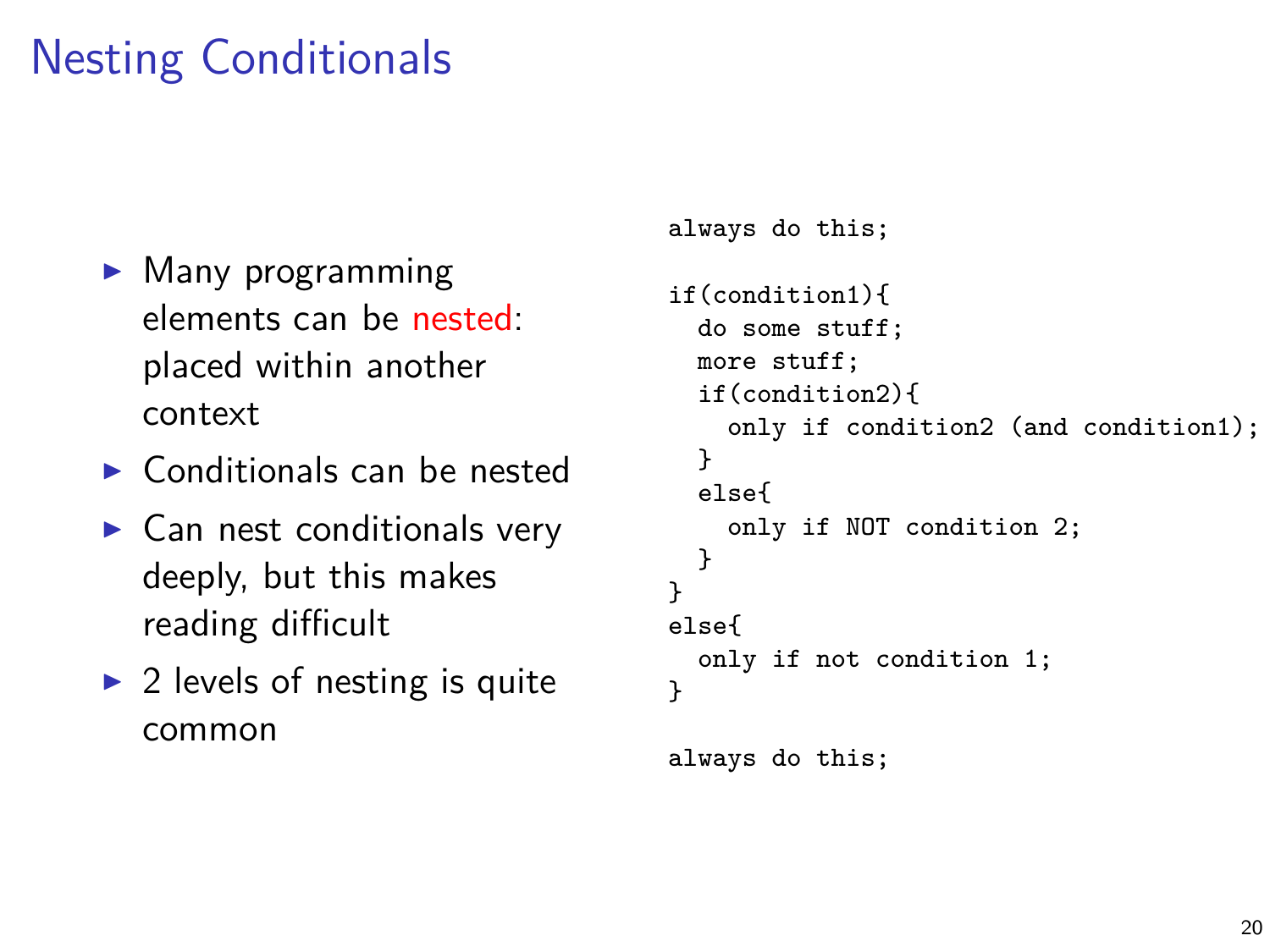## Example: NestedDivIt

```
// Use nested if-elses to print whether a given number is divisible
// by 8, 4, 2, but only the largest of these.
// NOTE: this is MUCH harder to read than the chained if/else version
public class NestedDivIt{
 public static void main(String args[]){
   System.out.println("Enter an in (ex: 22):");
   int num = TextIO.getInt();
   if(num \frac{9}{2} == 0){
     if(num % 4 == 0}
       if(num % 8 == 0}{
         System.out.printf("%d divisible by 8\n",num);
       }
       else{
         System.out.printf("%d divisible by 4\n",num);
       }
     }
     else{
       System.out.printf("%d divisible by 2\n",num);
     }
   }
   else{
     System.out.printf("%d sucks\n",num);
   }
 }
\} 21
```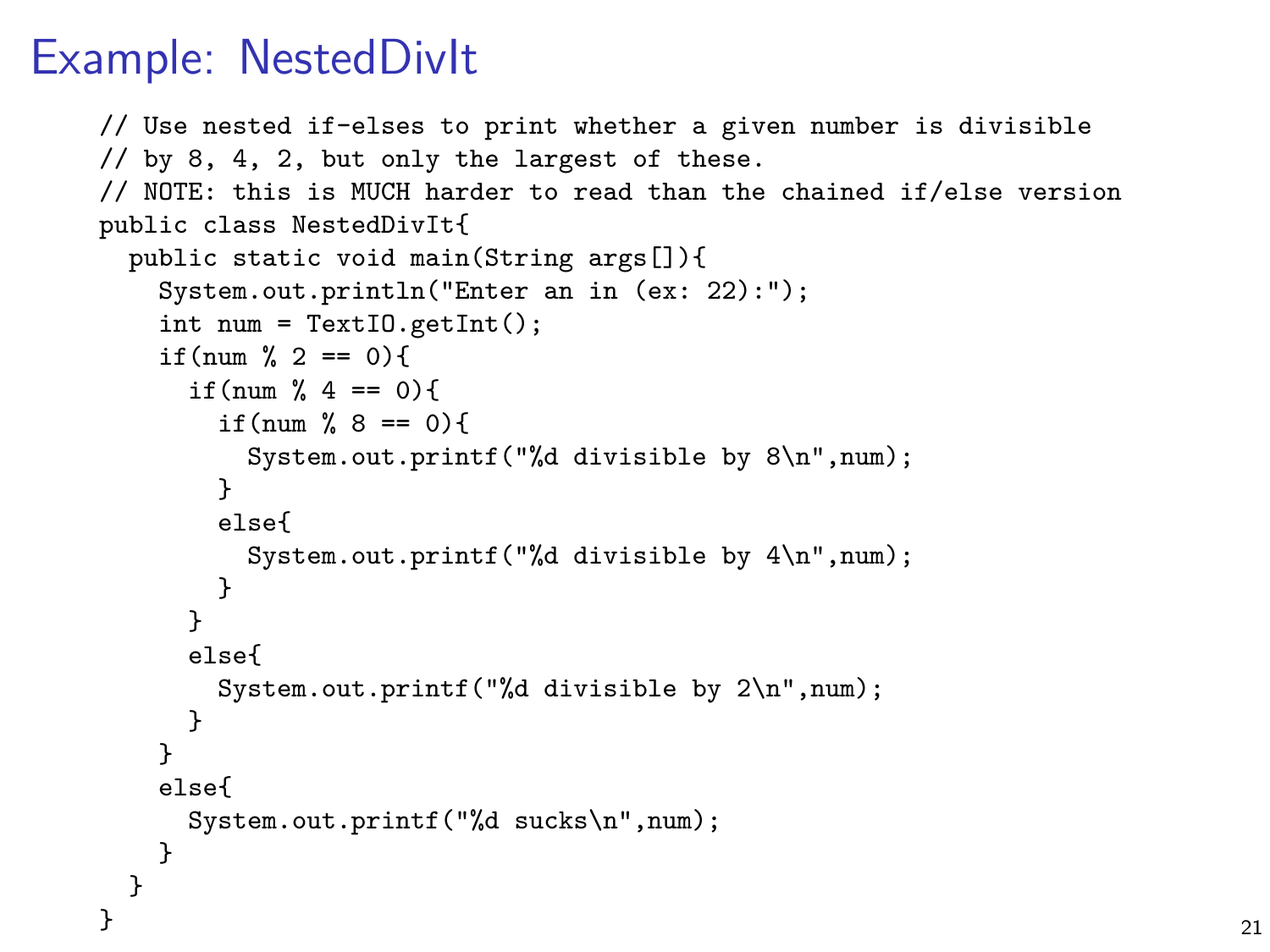# Elegance and Conditionals

- $\triangleright$  With conditionals, there may be multiple ways to achieve the same behavior
- $\triangleright$  Chain of exclusive if/else if/.., Nesting Conditions, Inversion of conditions

```
boolean a, b; int x=0;
...;
if(a && b){
  x = 3:
}
else if(a){
  x = 2:
}
else if(b){
 x = 1:
}
                            boolean a, b; int x=0;
                            ...;
                            if(a)if(b)x = 3:
                              }
                             else{
                                x = 2;
                              }
                            }
                            else if(b){
                              x = 1:
                            }
                                                        boolean a, b; int x=0;
                                                        ...;
                                                        if(a && b){
                                                          x = 3:
                                                        }
                                                        else if(a && !b){
                                                          x = 2:
                                                        }
                                                        else if(!a && b){
                                                          x = 1:
                                                        }
```
It takes experience to know what to do but the goal is always correctness which is tied up with human understandability